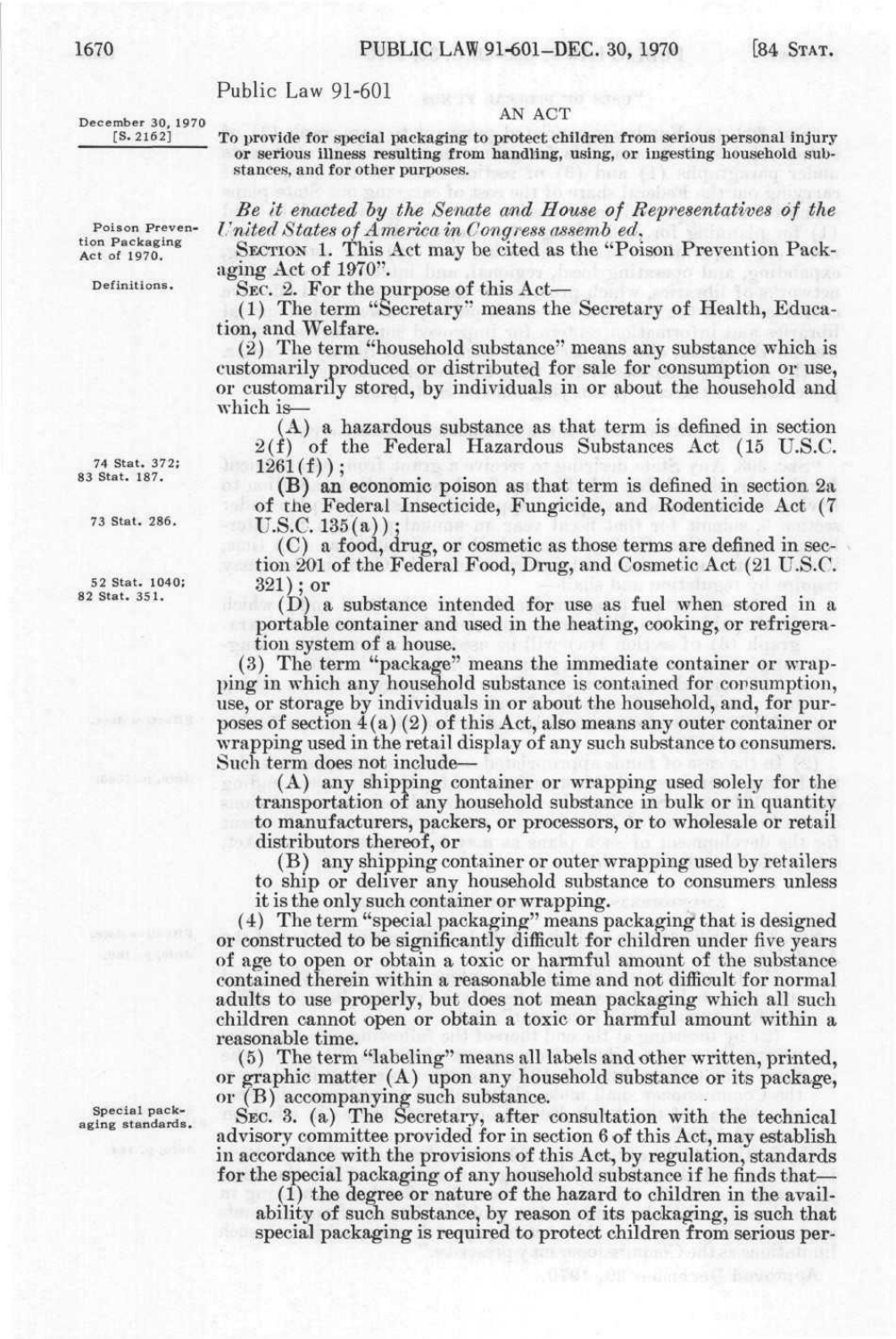sonal injury or serious illness resulting from handling, using, or ingesting such substance; and

(2) the special packaging to be required by such standard is technically feasible, practicable, and appropriate for such substance.

(b) In establishing a standard under this section, the Secretary shall consider—

(1) the reasonableness of such standard;

(2) available scientific, medical, and engineering data concerning special packaging and concerning childhood accidental ingestions, illness, and injury caused by household substances;

(3) the manufacturing practices of industries affected by this Act; and

(4) the nature and use of the household substance.

(c) In carrying out this Act, the Secretary shall publish his findings, his reasons therefor, and citation of the sections of statutes which authorize his action.

(d) Nothing in this  $\det$  shall authorize the Secretary to prescribe specific packaging designs, product content, package quantity, or, with the exception of authority granted in section  $4(a)(2)$  of this Act, labeling. In the case of a household substance for which special packaging is required pursuant to a regulation under this section, the Secretary may in such regulation prohibit the packaging of such substance in packages which he determines are unnecessarily attractive to children.

SEC. 4. (a) For the purpose of making any household substance which is subject to a standard established under section 3 readily available to elderly or handicapped persons unable to use such substance when packaged in compliance with such standard, the manufacturer or packer, as the case may be, may package any household substance, subject to such a standard, in packaging of a single size which does not comply with such standard if—

(1) the manufacturer (or packer) also supplies such substance in packages which comply with such standard; and

(2) the packages of such substance which do not meet such standard bear conspicuous labeling stating: "This package for households without young children"; except that the Secretary may by regulation prescribe a substitute statement to the same effect for packaging too small to accommodate such labeling.

(b) In the case of a household substance which is subject to such a standard and which is dispensed pursuant to an order of a physician, dentist, or other licensed medical practitioner authorized to prescribe, such substance may be dispensed in noncomplying packages only when directed in such order or when requested by the purchaser.

(c) In the case of a household substance subject to such a standard which is packaged under subsection (a) in a noncomplying package, if the Secretary determines that such substance is not also being supplied by a manufacturer (or packer) in popular size packages which comply with such standard, he may, after giving the manufacturer (or packer) an opportunity to comply with the purposes of this Act, by order require such substance to be packaged by such manufacturer (or packer) exclusively in special packaging complying with such standard if he finds, after opportunity for hearing, that such exclusive use of special packaging is necessary to accomplish the purposes of this Act.

SEC. 5. (a) Proceedings to issue, amend, or repeal a regulation prescribing a standard under section 3 shall be conducted in accordance with the procedures prescribed by section 553 (other than paragraph (3) (B) of the last sentence of subsection (b) of such section) of title .5 of the United States Code unless the Secretary elects the procedures

Findings, publication.

Limitation.

Conventional packages, marketing.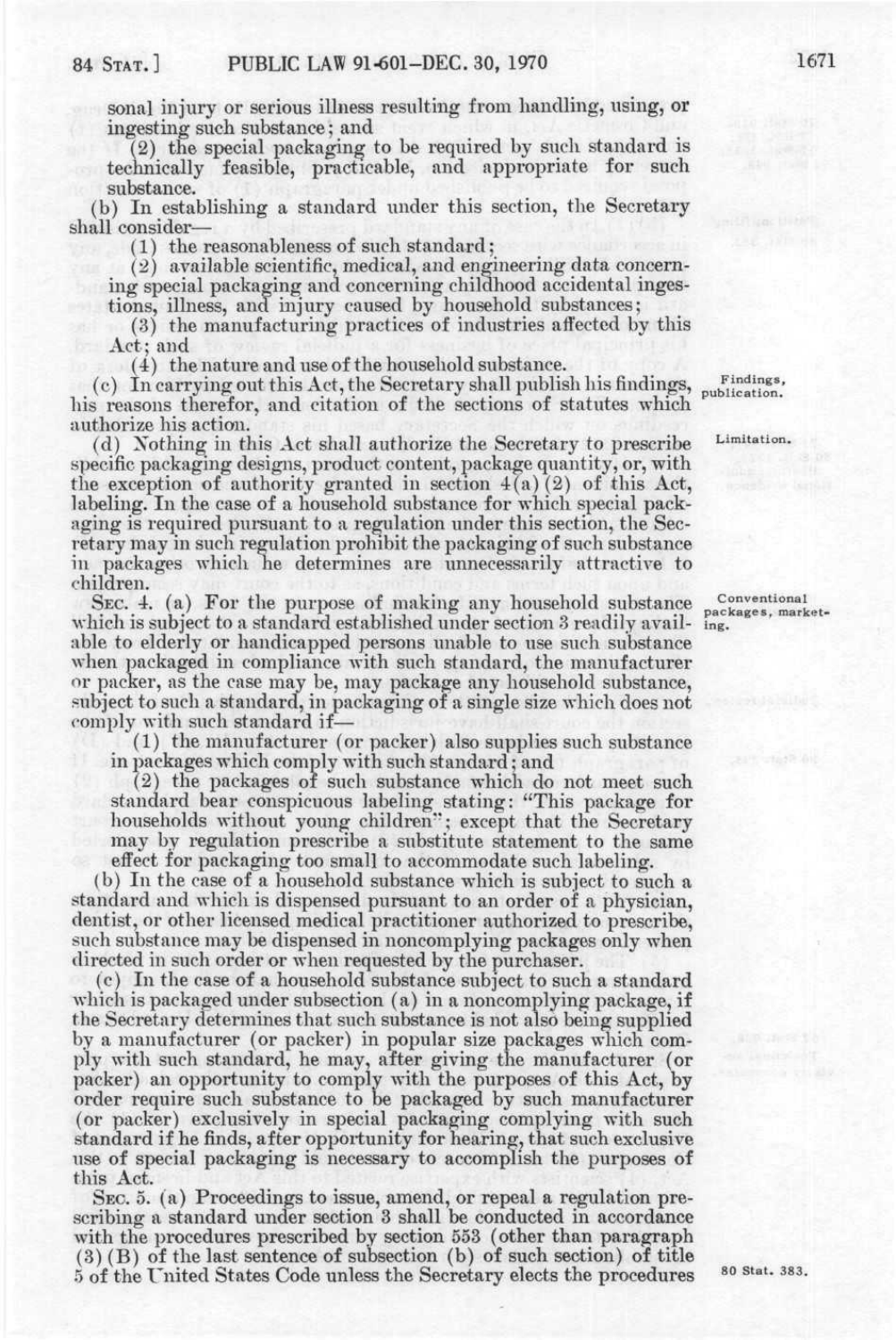**70 Stat. 919. 21 us e 371. 52 Stat. 1055; 72 Stat. 948.** 

**Petition, filing. 80 Stat. 383.** 

**72 Stat. 941; 80 Stat. 1323. Hearing; additional evidence.** 

**Findings, modification.** 

**Judicial review.** 

**80 Stat. 393.** 

**62 Stat. 928. Technical advisory committee.**  prescribed by subsection (e) of section 701 of the Federal Food, Drug, and Cosmetic Act, in which event such subsection and subsections (f) and (g) of such section 701 shall apply to such proceedings. If the Secretary makes such election, he shall publish that fact with the proposal required to be published under paragraph (1) of such subsection (e).

(b) (1) In the case of any standard prescribed by a regulation issued in accordance with section 553 of title 5 of the United States Code, any person who will be adversely affected by such a standard may, at any time prior to the 60th day after the regulation prescribing such standard is issued by the Secretary, file a petition with the United States Court of Appeals for the circuit in which such person resides or has his principal place of business for a judicial review of such standard. A copy of the petition shall be forthwith transmitted by the clerk of the court to the Secretary or other officer designated by him for that purpose. The Secretary shall file in the court the record of the proceedings on which the Secretary based his standard, as provided in section 2112 of title 28 of the United States Code.

(2) If the petitioner applies to the court for leave to adduce additional evidence, and shows to the satisfaction of the court that such additional evidence is material and that there; was no opportunity to adduce such evidence in the proceeding before the Secretary, the court may order such additional evidence (and evidence in rebuttal thereof) to be taken before the Secretary in a hearing or in such other manner, and upon such terms and conditions, as to the court may seem proper. The Secretary may modify his findings as to the facts, or make new findings, by reason of the additional evidence so taken, and he shall file such modified or new findings, and his recommendation, if any, for the modification or setting aside of his original standard, with the return of such additional evidence.

(3) Upon the filing of the petition under paragraph (1) of this subsection the court shall have jurisdiction to review the standard of the Secretary in accordance with subparagraphs  $(A)$ ,  $(B)$ ,  $(C)$ , and  $(D)$ of paragraph (2) of section 706 of title 5 of the United States Code. If the court ordered additional evidence to be taken under paragraph (2) of this subsection, the court shall also review the Secretary's standard to determine if, on the basis of the entire record before the court pursuant to paragraphs (1) and (2) of this subsection, it is supported by substantial evidence. If the court finds the standard is not so supported, the court may set it aside.

(4) With respect to any standard reviewed under this subsection, the court may grant appropriate relief pending conclusion of the review proceedings, as provided in section 705 of such title 5.

(5) The judgment of the court affirming or setting aside, in whole or in part, any such standard of the Secretary shall be final, subject to review by the Supreme Court of the United States upon certiorari or certification, as provided in section 1254 of title 28 of the United States Code.

SEC. 6. (a) For the purpose of assisting in carrying out the purposes of this Act, the Secretary shall appoint a technical advisory committee, designating a member thereof to be chairman, composed of not more than eighteen members who are representative of (1) the Department of Health, Education, and Welfare, (2) the Department of Commerce, (3) manufacturers of household substances subject to this Act, (4) scientists with expertise related to this Act and licensed practitioners in the medical field, (5) consumers, and (6) manufacturers of packages and closures for household substances. The Secretary shall consult with the technical advisory committee in making findings and in establishing standards pursuant to this Act.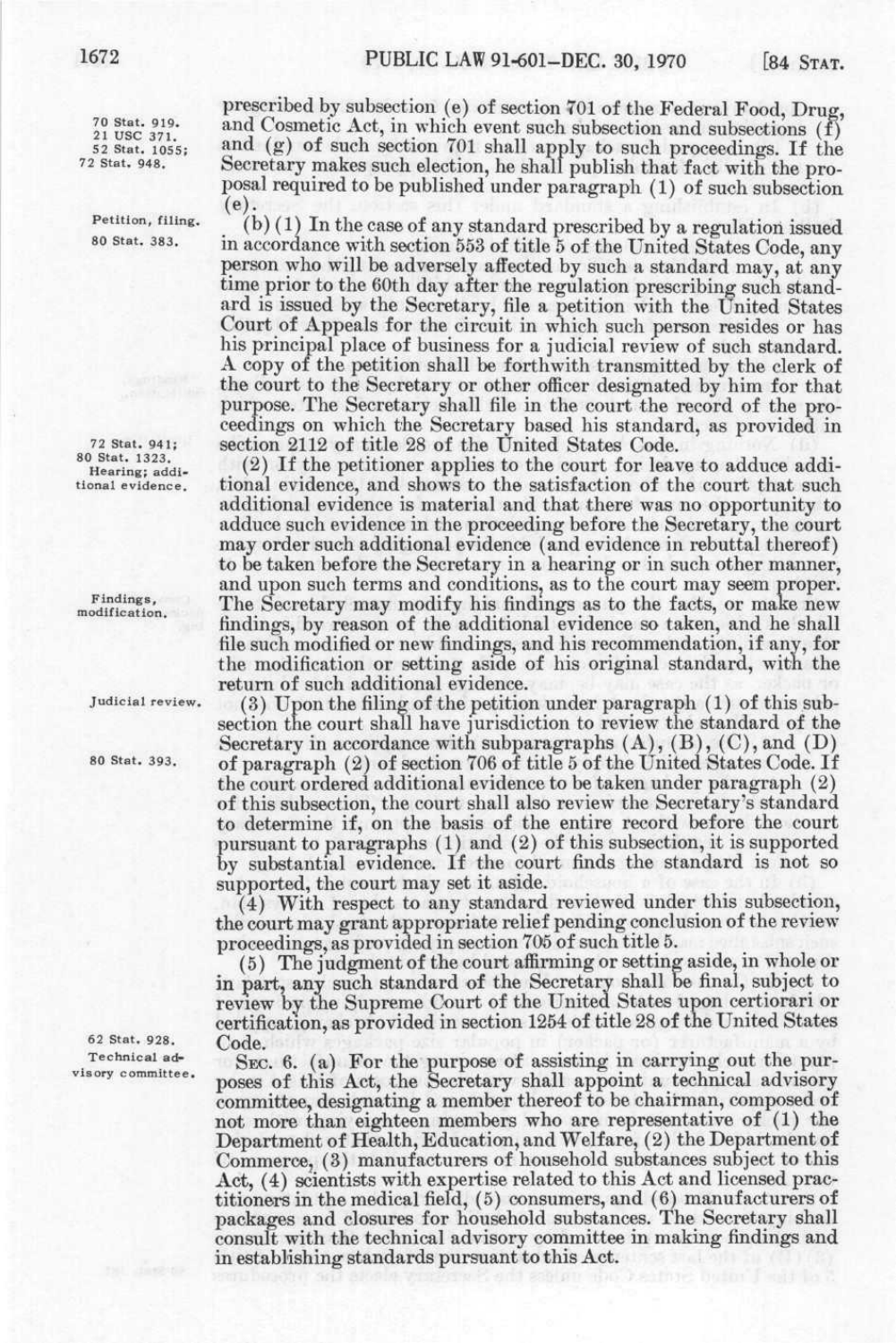(b) Members of the technical advisory committee who are not compensation regular full-time employees of the United States shall, while attending expenses. meetings of such committee, be entitled to receive compensation at a rate fixed by the Secretary, but not exceeding \$100 per diem, including traveltime, and while so serving away from their homes or regular places of business, they may be allowed travel expenses, including per diem in lieu of subsistence, as authorized by section 5703 of title 5 of the United States Code for persons in the Government service employed  $\frac{80 \text{ Stat. } 499;}{83 \text{ Stat. } 190}$ 

 $S_{FC}$   $\begin{bmatrix} 7 & 6 \end{bmatrix}$ . SEC.  $\binom{a}{b}$  Section 2(p) of the Federal Hazardous Substances Rec  $(15 \text{ U.S.C.})261(p))$  is amended—<br>(1) by striking out "which substance" in the part preceding

paragraph (1) and inserting in lieu thereof "if the packaging or labeling of such substance is in violation of an applicable regulalabelling of such substance is in violation of an applicable regula-<br>tion issued pursuant to section 3 or 4 of the Poison Prevention tion issued pursuant to section 3 or 4 of the Poison Prevention Packaging Act of 1970 or if such substance"; and<br>
(2) by adding the following after and below paragraph (2):

"The term 'misbranded hazardous substance' also includes a household The term 'misbranded hazardous substance' also includes a household hazardous subsubstance as definited in section  $2(2)(\mathbf{D})$  of the Poison Prevention Pack- stance." aging Act of 1970 if it is a substance described in paragraph 1 of section 2(f) of this Act and its packaging or labeling is in violation of an applicable regulation issued pursuant to section 3 or 4 of the Poison Prevention Packaging Act of 1970.".

(b) Section 2z (2) of the Federal Insecticide, Fungicide, and Rodenticide Act  $(7 \text{ U.S.C. } 135 \text{ (z)} \text{ (2)})$  is amended by striking out the period  $^{73 \text{ Stat. } 287}$ . at the end of paragraph (h) of such section and inserting in lieu thereof "; or" and by adding at the end thereof a new paragraph as follows:

" (i) if its packaging or labeling is in violation of an applicable regulation issued pursuant to section 3 or 4 of the Poison Prevention Packaging Act of 1970."

(c) Section 403 of the Federal Food, Drug, and Cosmetic Act (21 U.S.C. 343) is amended by adding at the end thereof a new paragraph  $_{74 \text{ Stat. }398}^{52 \text{ Stat. }1047}$ as follows:

"(n) If its packaging or labeling is in violation of an applicable regulation issued pursuant to section 3 or 4 of the Poison Prevention Packaging Act of 1970."

(d) Section 502 of the Federal Food, Drug, and Cosmetic Act  $(21 \text{ U.S.C. } 352)$  is amended by adding at the end thereof a new para- $^{\text{76 Stat. } 795}$ . graph as follows:

"(p) If it is a drug and its packaging or labeling is in violation of an applicable regulation issued pursuant to section 3 or 4 of the Poison Prevention Packaging Act of 1970."

(e) Section 503(b)(2) of the Federal Food, Drug, and Cosmetic Act  $(21 \text{ U.S.C. } 353(b)(2))$  is amended by striking out "and  $(h)$ " and  $65 \text{ Stat. } 649$ . inserting in lieu thereof ", (h), and (p)".

(f) Section 602 of the Federal Food, Drug, and Cosmetic Act (21 U.S.C. 362) is amended by adding at the end thereof a new paragraph  $^{74 \text{ Stat. } 398}$ . as follows:

"(f) If its packaging or labeling is in violation of an applicable regulation issued pursuant to section 3 or 4 of the Poison Prevention Packaging Act of 1970."

SEC. 8. Whenever a standard established by the Secretary under Federally this Act applicable to a household substance is in effect, no State or  $_{{\rm standards}}$ , political subdivision thereof shall have any authority either to estab- precedence. lish or continue in effect, with respect to such household substance, any standard for special packaging (and any exemption therefrom and requirement related thereto) which is not identical to the standard established under section 3 (and any exemption therefrom and requirement related thereto) of this Act.

74 Stat. 374; 80 Stat. 1303.

Ante, p. 1670.